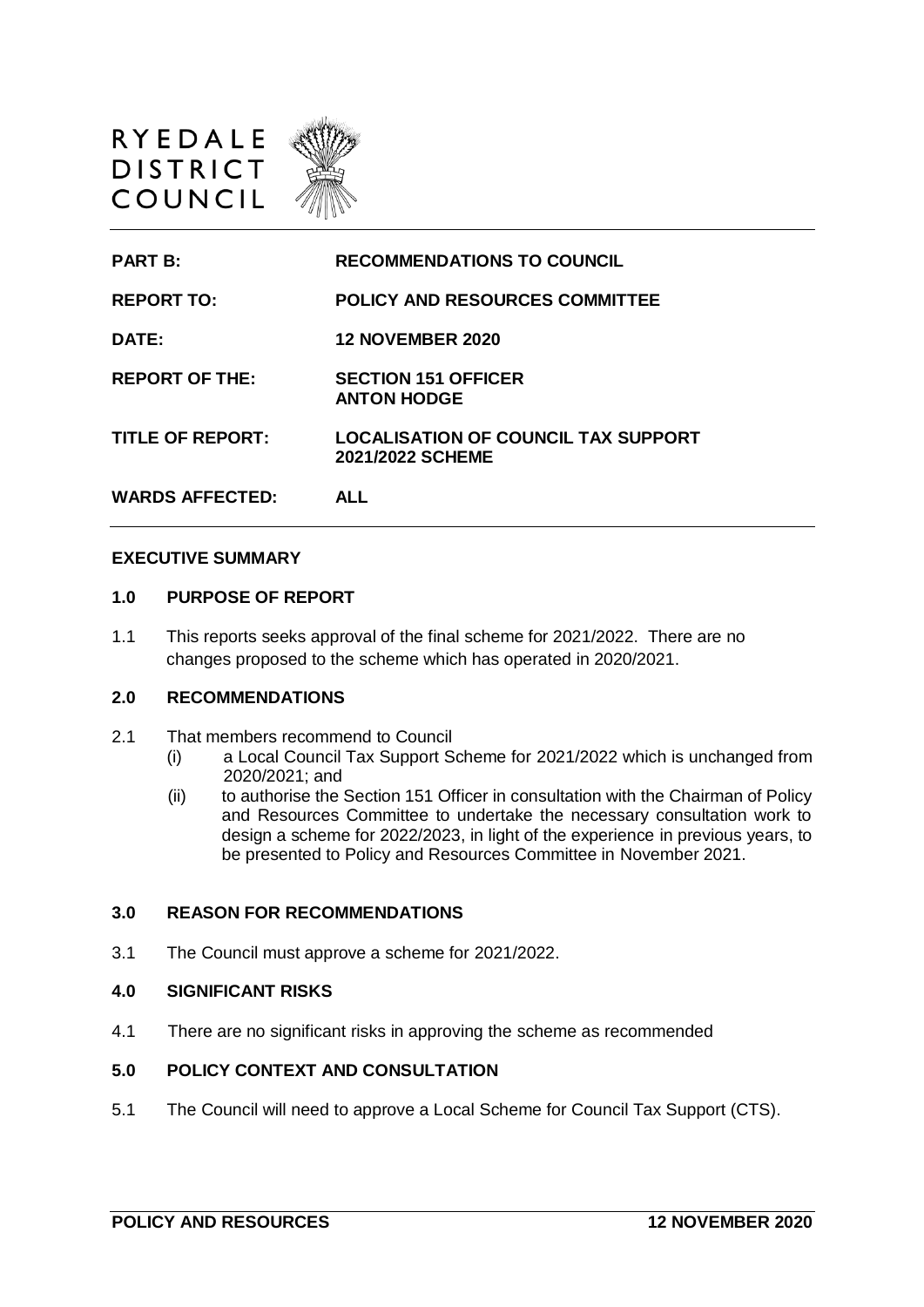# **6.0 REPORT DETAILS**

- 6.1 The current Council Tax Support Scheme (CTS) is an Income Banded Scheme to help residents on low incomes and the most vulnerable to pay their Council Tax bill.
- 6.2 The current scheme provides that all working age customers can receive a maximum award of either 100%, 75%, 50%, 25% or 0% towards their Council Tax bill.
- 6.3 The scheme affects all precepting authorities (District Councils, County Councils, Fire Authorities, Police Authorities and Parish Councils) through the Council Tax Base (CTB) which is reduced by the cost of the scheme.
- 6.4 The following table sets out the estimated claimant breakdown for 2020/2021:

| <b>Claimant Type</b> | <b>Number</b> | <b>Annual Cost</b> | % total spend |
|----------------------|---------------|--------------------|---------------|
| 1. Pensionable       | 1466          | £1696k             | 49%           |
| 2. Passported        | 374           | £475k              | 14%           |
| 3. Single            | 577           | £503k              | 15%           |
| 4. Couple            | 96            | £104k              | 3%            |
| 5. Family $+1$       | 258           | £240k              | 7%            |
| 6. Family $+2$       | 397           | £400k              | 12%           |
|                      | 3168          | £3418k             |               |

- 6.5 The Council must now consider a scheme for 2021/2022.
- 6.6 Ryedale District Council Proposed Council Tax Support Scheme Income Banded Scheme 2021/2022, the current income bands will be increased in line with the rate of CPI (Consumer Price Index) which is currently 1%.

| <b>Council</b><br>Tax<br><b>Reduction</b><br>Level |   |                          | <b>Passported</b> | <b>Single</b><br>£ | <b>Couples</b><br>£ | <b>Family</b><br>with<br>one<br><b>Child</b><br>£ | <b>Family</b><br>with two or<br>more<br><b>Children</b><br>£ |
|----------------------------------------------------|---|--------------------------|-------------------|--------------------|---------------------|---------------------------------------------------|--------------------------------------------------------------|
| <b>Band</b>                                        | A | $\overline{\phantom{0}}$ | Relevant          | $0.00$ to          | $0.00$ to           | $0.00$ to                                         | $0.00$ to                                                    |
| 100%                                               |   |                          | <b>Benefit</b>    | 111.00             | 162.00              | 212.00                                            | 263.00                                                       |
| <b>Band</b>                                        | в |                          | N/A               | 111.01 to          | 162.01 to           | 212.01 to                                         | 263.01 to                                                    |
| 75%                                                |   |                          |                   | 152.00             | 202.00              | 253.00                                            | 303.00                                                       |
| <b>Band</b>                                        | C |                          | N/A               | 152.01 to          | 202.01 to           | 253.01 to                                         | 303.01 to                                                    |
| 50%                                                |   |                          |                   | 202.00             | 253.00              | 293.00                                            | 343.00                                                       |
| <b>Band</b>                                        | D |                          | N/A               | 202.01 to          | 253.01 to           | 293.01 to                                         | 343.01 to                                                    |
| 25%                                                |   |                          |                   | 253.00             | 303.00              | 343.00                                            | 384.00                                                       |

- 6.7 The 2021/2022 scheme would continue to deliver a number of benefits to the residents of the District.
	- (a) It will continue to provide a simpler scheme which can be easily understood by all applicants;
	- (b) It will continue to support the most vulnerable within the district;
	- (c) It will continue to save significant increases in administration costs due the introduction and increase uptake of Universal Credit;
	- (d) It will continue to prevent multiple changes to monthly instalments which in turn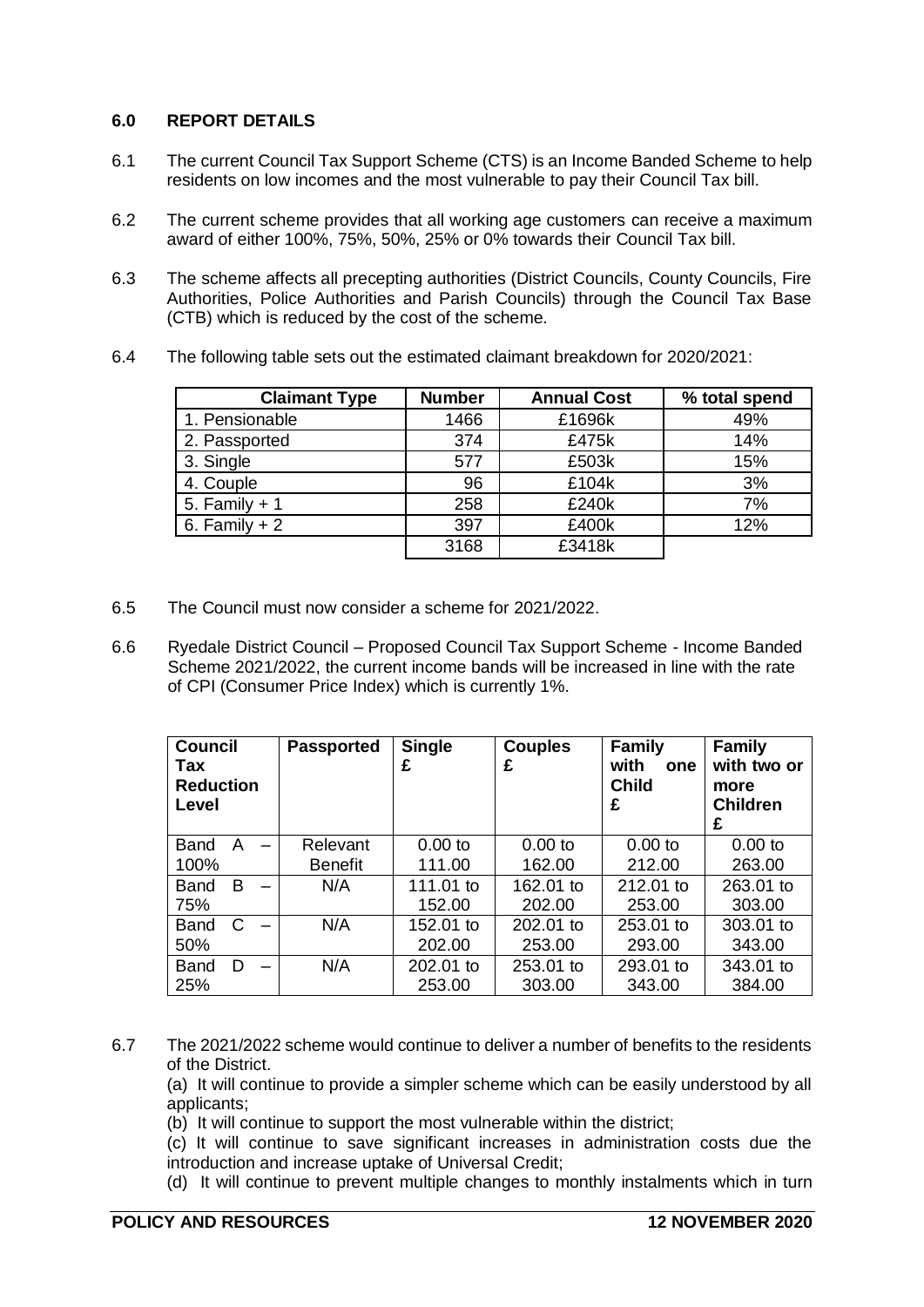prevents applicants receiving multiple Council Tax demand notices throughout the year.

(e) It will continue to deal with large volumes of claims received from Universal Credit in an effective and timely manner.

- (f) It will reduce Council Tax arrears
- (g) The most vulnerable aren't affected
- 6.8 For 2021/2022, year 9, there is again a mixed picture of approaches from Local Authorities. Proposed 2021-2022 schemes within the North Yorkshire Districts are as follows:

|               | 2021/2022          | 2020/2021          |
|---------------|--------------------|--------------------|
| Craven        | 10%                | 10%                |
| Hambleton     | Banded scheme 90%  | Banded scheme 90%  |
| Harrogate     | $0\%$              | 0%                 |
| Richmondshire | 15%                | 15%                |
| Ryedale       | Banded scheme 100% | Banded scheme 100% |
| Scarborough   | 12.5%              | 12.5%              |
| Selby         | Banded scheme 100% | Banded scheme 100% |
| York          | 22.5%              | 22.5%              |

- 6.9 Those with the greater cuts have generally seen the greatest impact on collection rates and increased administrative costs, as well as the impact on claimants. The billing authority (RDC) alone bears these increased administrative costs.
- 6.10 Sixty Three Local Authorities nationally introduced an Income Banded Council Tax Support Scheme with effect from April 2020. It is the expected that this number will increase to over 100 Local Authorities with effect from April 2021.
- 6.11 The scheme for Pension Age Applicants is set by Government.
- 6.12 Proposals within this report set the scheme for 2021/2022 only. Authorities are permitted to revise their scheme no more frequently than annually. A scheme for 2022/2023 will be considered during next year.

#### **7.0 IMPLICATIONS**

- 7.1 The following implications have been identified:
	- a) Financial

Any risk around the cost of the scheme is shared proportionally between the major preceptors through the collection fund. If the scheme costs more than predicted the collection fund may be into deficit and this would need resolving in the 2022/2023 budget.

b) Legal

The scheme is a detailed legal document of the Council which will only require minor amendment as a result of changes to legislation. The amendments over which the Council has discretion are included in the report.